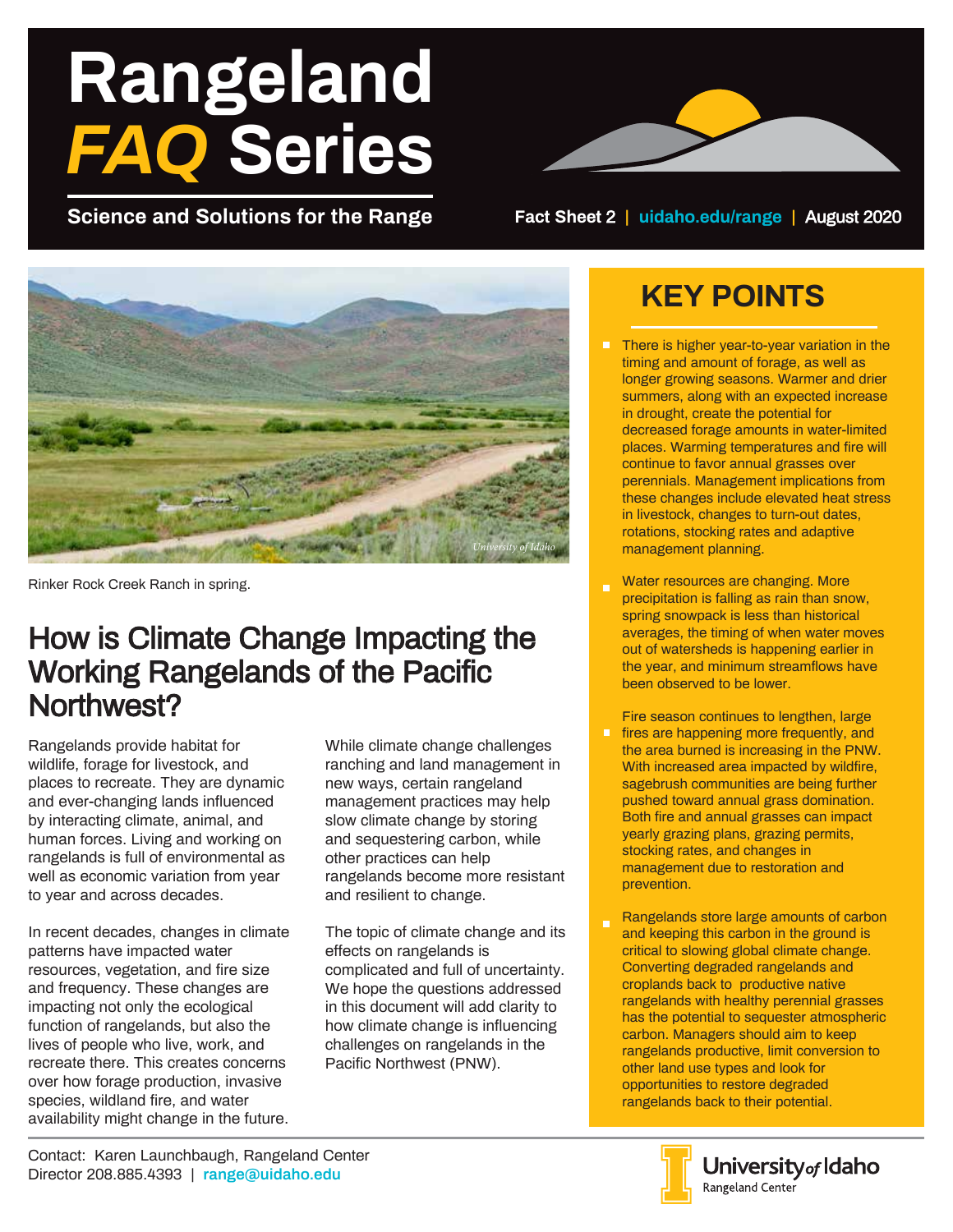#### How has the Pacific Northwest's climate changed?

Since the early 1900s, the average temperature across the intermountain west region of the Pacific Northwest increased by 1 to  $3^\circ$   $F^1$ , causing more winter precipitation to fall as rain instead of snow<sup>2</sup>. Though precipitation trends across the northwest vary by location and time period, the strongest trend observed is an increase in spring precipitation<sup>3</sup>.

Though increased precipitation is generally considered a benefit on rangelands, these slight increases in spring precipitation occurred alongside higher spring temperatures, resulting in increasing aridity or dryness of the region<sup>4</sup>, particularly since the 1980s<sup>3</sup>. These more arid conditions have led to a greater loss of water from plants and from the land surface, resulting in less available soil moisture during the growing season<sup>3-5</sup>.

The warmer temperatures being experienced on Pacific Northwest rangelands lengthened the growing season by about four days per decade between 1975-2010<sup>6</sup>, or by about two weeks across the last 40 years<sup>3</sup>. Warmer temperatures are also lengthening the frost-free season<sup>3</sup>. Multiple studies have predicted earlier and longer growing seasons across the northwest, leading to an earlier greenup and greater early season forage production by the end of the century<sup>7,8</sup>.



Figure 1. Mean annual temperatures from 1979 to 2019 across the inland pacific northwest. Figure sources: Hegewisch, K.C and Abatzoglou, J. T., 'Historical Climate Tracker' web tool. NW Climate Toolbox (https:// climatetoolbox.org/) accessed on 04/18/2020. Data Source gridMet (University of Idaho)

## How has climate change impacted rangeland vegetation?

Rangeland managers and ranchers are accustomed to rapidly changing weather conditions and variation in precipitation and temperature from year to year. However, climate change raises specific concerns about potential losses in forage production, higher year-to-year variability in forage amount, increases in annual grasses, and changes in the abundance of sagebrush on Pacific Northwest rangelands.

#### Upland forage production

It is difficult to assess current impacts of climate change on forage production because there are very few longstanding datasets on plant biomass and production<sup>9</sup>. A longer growing season does provide a longer period for plant growth and production. But warmer and drier summers can reduce available moisture for plant growth and increase the amount of water needed by plants during the growing season, setting the stage for lower forage being produced on the range. Increasing aridity can also reduce forage quality later in the season by bringing on earlier senescence and dormancy $^{10}$ .

Models predict forage productivity to increase across the northern portion of North American grasslands by the end of the century due to increased growing season length $8,9,11$ . While the growing season is expected to lengthen across the Pacific Northwest, soil water availability later in the growing season is expected to decrease due to increased temperatures. This has the potential to limit forage quality and productivity during these times of year $10,11$ . Most climate projections predict hotter temperatures, so it is likely that droughts will last longer<sup>5</sup>, and the forage season will start earlier in the spring and end earlier in the summer $12$ . The earlier snowmelt will also impact water resources during summer months<sup>12</sup>. Also, it is expected that the year-toyear variation in available forage will increase<sup>7</sup>.

#### Invasive Annual Grasses

Climate change will likely change the current geographic distributions of annual invasive grasses. Warmer winters and increased fire frequency will benefit annual exotic grasses such as cheatgrass, medusahead, and red brome, which have expanded in mid to low-elevation shrublands and woodlands in the last 50 years $<sup>1</sup>$ . In</sup> general, warmer temperatures are creating earlier and longer growing seasons which tend to favor annual grasses. Cheatgrass will benefit from warmer summers and decreased precipitation due to reduced competition from native plants and the increased likelihood of fires $^{13}$ . Sites with sparse perennial grass cover are most susceptible to invasion by these annual grasses. In a changing climate, annual invasive grass species are likely to become more abundant at higher elevations $1,14$ .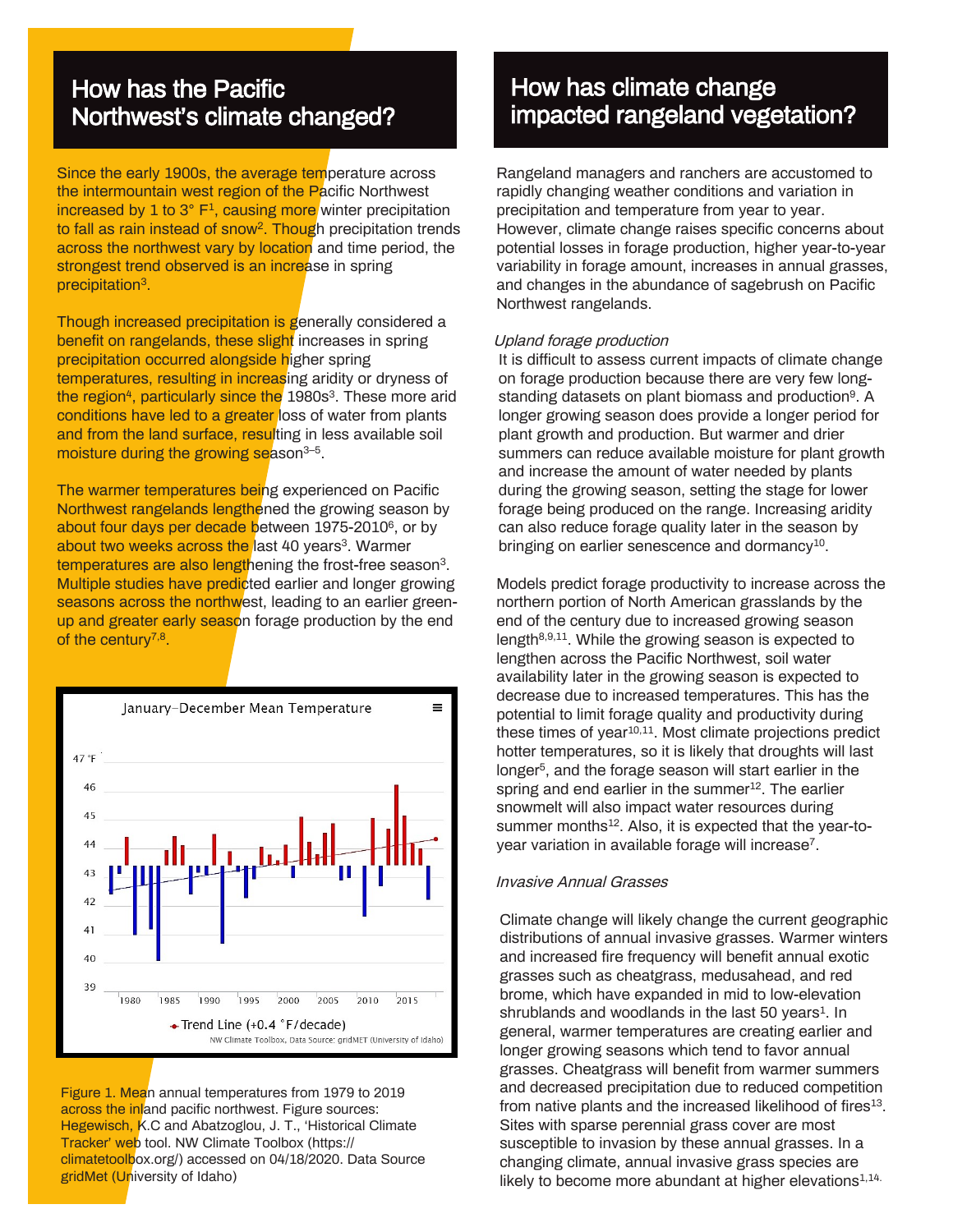Invasive annual grasses also benefit from disturbances such as wildfire. Increased temperatures and lower humidity during spring and summer create conditions advantageous for wildland fire<sup>15</sup>. This increased fire frequency and area burned benefit annual grasses that can invade areas where perennial plants are set back by intense and/or frequent fire. Annual invasive grasses are linked in a positive feedback loop with wildfire across the sagebrush steppe rangelands, meaning with more fire comes more annual grasses, and more annual grasses promotes more wildfires<sup>5</sup>.

While many projections forecast cheatgrass range expansion in the northern latitudes and higher elevations, at lower latitudes (southern Nevada and Utah) cheatgrass is expected to contract where drier winters are projected (below 37 degrees latitude) $15$  due to limited moisture and subsequent plant establishment and growth<sup>16</sup>. Unfortunately, the contraction of cheatgrass in its southern range may benefit another annual grass, red brome, which can tolerate drier conditions<sup>16</sup>.

#### Sagebrush

Climate change is threatening sagebrush steppe habitat with different forces depending on the landscape. Across much of the sagebrush steppe, in places that are drier and typically lower in elevation, cheatgrass and other exotic annual grasses are invading and promoting frequent fires, while at higher elevations, pinyon pine and juniper are encroaching on sagebrush communities and competing for available resources. Warming trends mean that sagebrush is being pushed from warmer-lower elevation sites to cooler sites that are typically higher in elevation<sup>17</sup>. Sagebrush distribution is also expected to contract in the southern portion of its current range and expand its range slightly in the northern latitudes<sup>18.</sup>

#### How has climate change impacted watershed and stream conditions?

While total amount of precipitation falling in a year has not changed much in the face of climate change, the timing of when that precipitation falls during the year and what form (rain instead of snow) is changing. With increasing  $temperatures$  we are experiencing less snow $<sup>1</sup>$ , and a</sup> reduced spring snowpack<sup>19,20</sup>. While these changes result in higher precipitation and soil moisture in the spring, we are experiencing decreasing summer precipitation3.

Changing temperatures and precipitation patterns are affecting watershed-level characteristics. For example, in Idaho streams without dams, water is moving out from watersheds one to two weeks earlier than in the 1950s<sup>22</sup>. Across the Pacific Northwest, basins are experiencing lower annual minimum streamflow<sup>22</sup>, affecting water available for livestock, irrigation and wildlife. Stream temperatures in the region have increased about 1.8°F in

the last 20-40 years; this is particularly evident in the summer and early fall when high temperatures can significantly impact habitat for fish and amphibians<sup>23</sup>. Earlier spring snowmelt and peak stream flow may also change the nature and function of riparian systems<sup>10,24</sup>, and may result in shifts in plant composition from grasses to forbs<sup>25</sup>.



Figure 2. The impact of increasing air temperatures on rain and snow transition elevations and water resources at the Reynolds Creek Experimental Watershed (RCEW). The area dominated by winter snowpack in this watershed is shrinking (from 39% in 1968 to 5% in 2013) due to increasing temperatures causing more precipitation to fall as rain instead of snow. Also, the rainsnow transition elevation has risen by about 400 feet in the last 40 years. Used with permission from Seyfried, M. et al. Reynolds Creek Experimental Watershed and Critical Zone Observatory. Vadose Zo. J. 17, 180129 (2018).

## How is climate change affecting wildland fires?

Across the Pacific Northwest, annual fire season length and area burned continue to increase<sup>6</sup>. In the Snake River plain and the Columbia plateau ecoregion, large fires are becoming more frequent<sup>26.</sup> The number, frequency, and size of wildfires is dictated by multiple variables: from climate, vegetation type, and fuel bed characteristics to natural and human ignitions<sup>27</sup>.

Much of the increased fire frequency and area burned across the sagebrush steppe region has been attributed to annual grass invasion<sup>28,29.</sup> Annual grasses, such as cheatgrass, create a continuous fuel bed in places that historically had bunchgrasses and shrubs which had a more patchy and fuel limited landscape <sup>27</sup>. In these invaded places, the amount of accumulated litter from annual grasses, which is tied to increased precipitation in the prior year(s) $28$ , influences wildfire frequency and size<sup>29</sup>.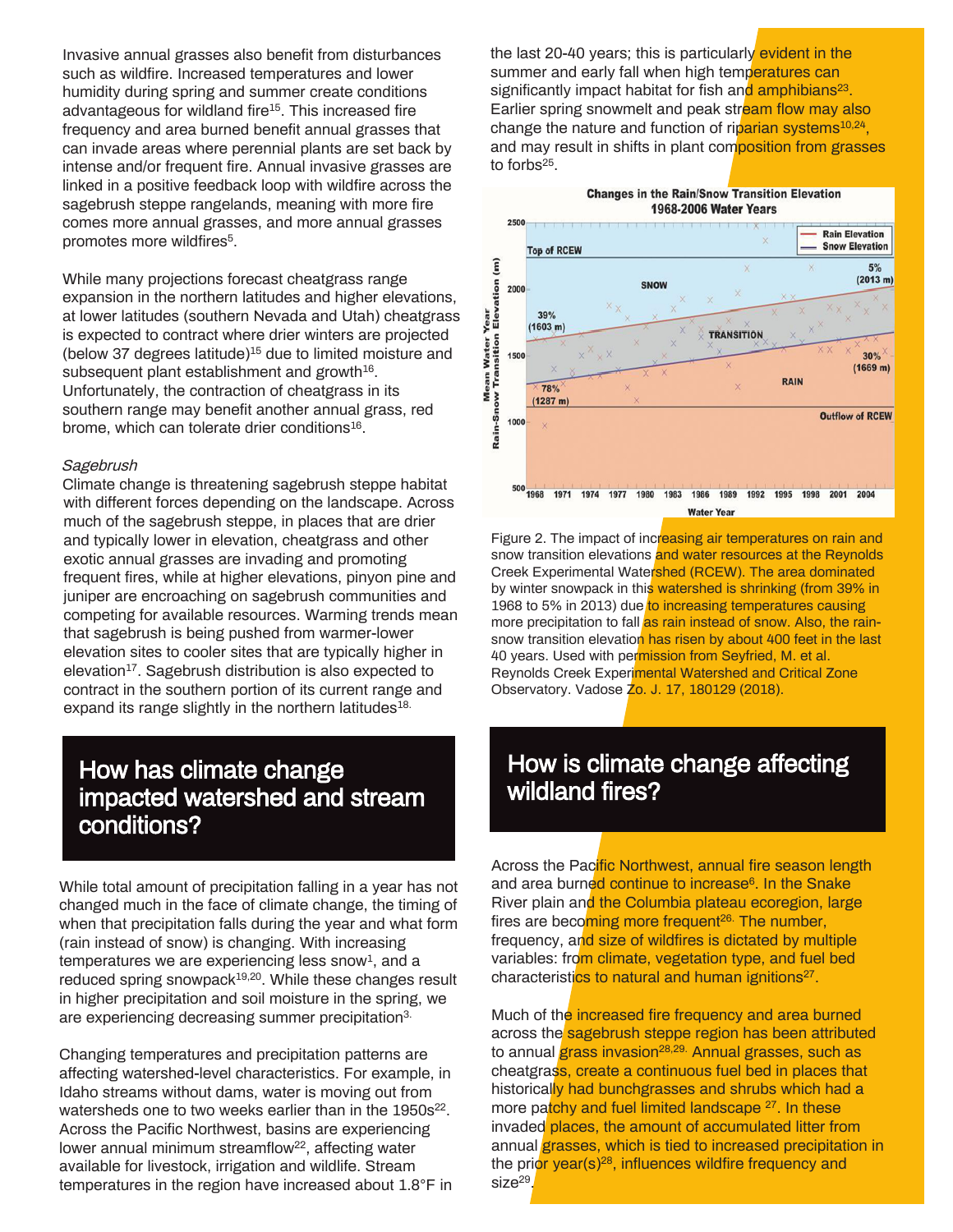## How does climate change affect post-fire land restoration?

Rangeland systems pose difficulties for restoration postfire because site conditions vary over space and time<sup>30</sup>. Selecting lands for restoration should be based on a decision framework that prioritizes lands of high conservation value which also have a high probability of responding well to treatment<sup>27,31</sup>. Key to this framework is the understanding of how land is resilient to disturbance and resistant to invasion by annual grasses.

When selecting restoration actions, key considerations are soil moisture, air temperature, and historical and current ecological plant communities. For example, knowing the perennial grass cover before disturbance helps managers understand the invasion risk after a disturbance because a site with less than 20% perennial grass cover is more likely to be invaded by annual grasses compared to sites with greater than 20% perennial grass cover<sup>32.</sup>

The influence of recent weather conditions and how these conditions impact plant species and objectives in restoration work is also important. With climate change and the associated increases in year-to-year temperature and precipitation variability, as well as extreme events, it is becoming increasingly important for restoration efforts to take an iterative adaptive approach with the expectation that multiple years of action may be required<sup>33</sup>.

While restoring native biodiversity across disturbed sites is a well-intentioned goal, the abundance of perennial grass has been shown to be more effective at preventing invasion from annual grasses than more plant diversity<sup>14,34</sup>. Therefore, seeding and restoration efforts focused on re-establishing dominant perennial grasses may be the most effective route to limit annual grass invasion<sup>34</sup>. Warmer and drier sites invaded by exotic annuals are more challenging to restore than are wetter, cooler sites<sup>30</sup>. For example, restoration outcomes using broadcast seeding and drill seeding in warm, dry sites often have lower success than in cooler, wetter sites<sup>30</sup>. New seed technologies such as seed coatings, seed pellets with multiple seeds, and genetic selection of desired traits show promise to improve restoration success<sup>30</sup>. Restoration success increases when the seeds used come from areas that match the climate (especially minimum temperatures) of the restoration site<sup>35</sup>.

Given the difficulties associated with restoration in the sagebrush steppe, applying management actions that boost resilience prior to the occurrence of disturbance should also be considered. For example, wildfire suppression and prevention in targeted high-value and resilient areas is another management step that can be taken to diminish the impact of fire on this landscape<sup>36</sup>. Other examples include revegetation of native perennial species in degraded or cheatgrass-invaded areas<sup>37.</sup> .

## Can rangelands store carbon from the atmosphere?

There is great interest in the potential of managed rangelands to capture greenhouse gases and sequester carbon<sup>38</sup>. Whether rangelands capture more carbon than they emit depends on precipitation, management, soils, and site potential. The process through which rangelands sequester carbon begins with leaves in above-ground biomass capturing carbon through photosynthesis and then storing that carbon in stems, branches, and roots in the soil (Figure 3).

The amount captured varies annually based on precipitation, and it varies from site to site based on soils and site potential. Carbon is also emitted from aboveground and below-ground parts of plants through both respiration and decomposition. In years with average or above-average precipitation, western rangelands tend to capture slightly more carbon than they emit on an annual basis (i.e. a sequestration rate of around 0.55 tons of CO2/acre/year), but in drought years this can be zero or even negative (a net emission of carbon)<sup>39,40</sup>.



Figure 3. The carbon cycle. Blue arrows denote carbon  $(CO<sub>2</sub>)$ being taken up by plants or stored in the soil. Red arrows denote when carbon is released through respiration or decay.

Between 80-90% of the carbon stored on rangelands is in the soil stored as organic matter and roots (about 63 tons of CO<sub>2</sub>/acre), with lesser amounts of carbon in living and dead plant materials above the ground  $\langle$ <1 ton of CO<sub>2</sub>/ acre)40,41. Most of this carbon is stable over long periods of time (barring disturbances such as tilling), leaving only a small portion likely to increase or decrease through changes in precipitation or management<sup>42</sup>.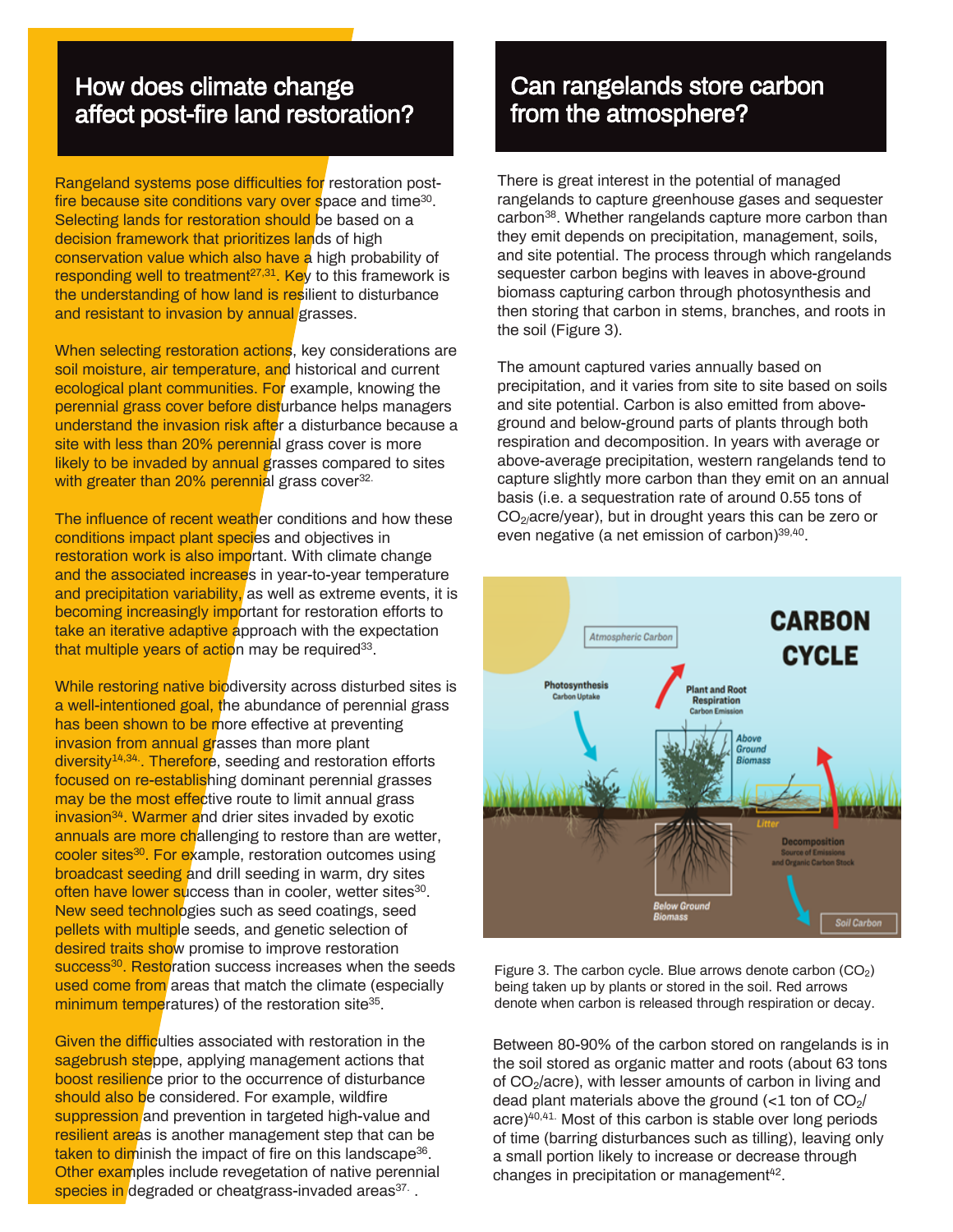Improving soil health and forage production of degraded rangelands can increase their ability to sequester more carbon<sup>38</sup>. For example, rangelands that transition to cheatgrass may store less soil carbon than healthy sage steppe ecosystems<sup>41</sup>. Furthermore, cheatgrassdominated rangelands are likely to experience more frequent wildfires which can reduce the amount of soil carbon even more by depleting above-ground biomass and litter<sup>43,44</sup>.

What we do know is that some of the largest sequestration potentials occur through converting cropland and degraded rangeland back to productive rangeland<sup>38,45</sup>. It is also important to minimize the conversion of intact rangeland to other land uses such as cropland, housing, industry, and energy production. This retains large amounts of carbon in the ground which would otherwise be released into the atmosphere<sup>42</sup>. Converting healthy rangelands to another use can result in losses of over 50% of the carbon stored in the soils $42$ .

Whether grazing increases carbon sequestration rates and thus total carbon storage in rangelands is uncertain<sup>46</sup>, due largely to differences in climate, soil, vegetation, grazing management approaches, and the methods used to assess soil carbon<sup>45,47</sup>. Several studies show a slight increase, but others show a slight decrease, and still others show no difference between grazed and ungrazed sites<sup>42</sup>. Hampering our understanding is the lack of studies in sagebrush steppe ecosystems that address how grazing and how different grazing methods affect soil organic matter. The few that are available show little difference between soil carbon amounts in grazed (with low stocking rates) compared to un-grazed areas<sup>46</sup>. There is also a need to understand the co-benefits of grazing livestock, as targeted grazing to reduce herbaceous fuels which could otherwise be consumed in a wildfire is becoming a more common practice.

## What are future projections of temperature and precipitation across the Pacific Northwest?

The Pacific Northwest climate is projected to become warmer and drier during summer with reduced snowpack in winter. Warming is projected to increase by 3 to 11º F (1.8 to 6.1º C) with summer experiencing the largest increases by the end of the century $48$ . Extreme heat events, days when the temperature is over 100º F, are projected to increase, while cold extremes will decrease<sup>49</sup>.

Projections of annual precipitation over time vary between climate models and are associated with significant uncertainties. The strongest consistency in precipitation models is that summer precipitation is projected to decrease as much as 30% by 2100<sup>48</sup>. Winter precipitation is expected to increase slightly when averaging over multiple climate models<sup>48</sup>, and the variability and extremity of precipitation events is also likely to increase<sup>50</sup>.

These projected changes in temperature and precipitation are expected to affect growing conditions. The frost-free period and growing-degree days are expected to increase<sup>51</sup>. Warming is expected to decrease soil water availability, most pronounced during late summer, and induce earlier snow melt and reduced stream flow<sup>22</sup>. A reduction in stream base flows in summer, due to decreases in snowpack, earlier melting, as well as a reduction in summer precipitation, will impact riparian systems and the ability to store water above ground in shallow aquifers<sup>52</sup>.

#### *For More Information:*

#### Climate change and vegetation resources

Climate: Variability and Change in the Past and Future. In: Change in the Northwest: Implications for Our Landscapes, Waters, and Communities. (Island Press, 2013). Mote, P. W., Abatzoglou, J. T. & Kunkel, K. E.

Climate Change and North American Rangelands: Trends, Projections, and Implications. Polley, H. W. et al. Rangel. Ecol. Manag. 66, 493–511 (2013).

Regional analysis of the impacts of climate change on cheatgrass invasion shows potential risk and opportunity. Bradley, B. A. Glob. Chang. Biol. 15, 196– 208 (2009).

The response of big sagebrush (Artemisia tridentata) to interannual climate variation changes across its range. Kleinhesselink, A. R. & Adler, P. B. Ecology 99, 1139– 1149 (2018).

Declining annual streamflow distributions in the Pacific Northwest United States. Luce, C. H. & Holden, Z. a., 1948-2006. Geophys. Res. Lett. 36, 2–7 (2009).

Wildfire, climate, and invasive grass interactions negatively impact an indicator species by reshaping sagebrush ecosystems. Coates, P. S. et al. Proc. Natl. Acad. Sci. 113, 12745–12750 (2016).

Funding provided by: USDA Northwest Climate Hub Northwest Climate Hub Grant (FS agreement number 17-JV-11261944-073)

Written by Vincent Jansen and Eric Winford. Edited by Lindsay Lodis, Karen Launchbaugh, and Joan Jones. We thank our stakeholder advisory committee for providing the questions and for insightful feedback.

The Rangeland Center is bridging the gap between science and land management by engaging stakeholders to develop solution-based research that has valuable and real-world implications for Idaho rangelands. Learn more at www.uidaho.edu/range.

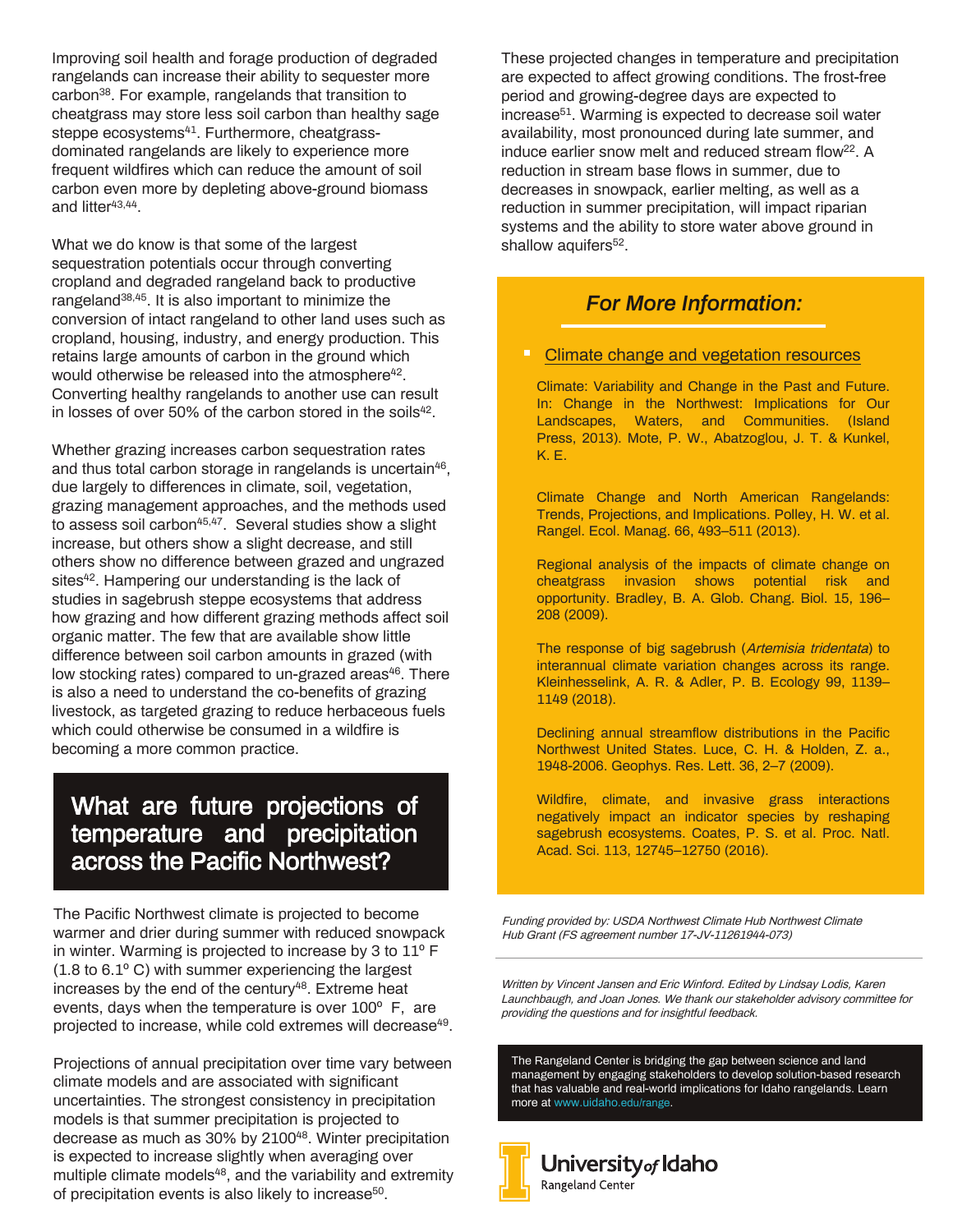#### *For More Information:*

#### Restoration resources

A Field Guide for Selecting the Most Appropriate Treatment in Sagebrush and Piñon-Juniper Ecosystems in the Great Basin. https:// www.fs.fed.us/rm/pubs/rmrs\_gtr322.pdf

Restoration Handbook for Sagebrush Steppe Ecosystems with Emphasis on Greater Sage-Grouse Habitat— Part 1, 2, 3. Site Level Restoration Decisions. https://pubs.er.usgs.gov/ publication/cir1416, https://pubs.er.usgs.gov/publication/cir1418, https://pubs.usgs.gov/circ/1426/cir1426.pdf

Operationalizing resilience and resistance concepts to address invasive grass-fire cycles https:// www.fs.fed.us/rm/pubs\_journals/2019/ rmrs\_2019\_chambers\_j001.pdf

Rangelands and carbon resources

Sanderson, J. S. et al. Cattle, conservation, and carbon in the western Great Plains. J. Soil Water Conserv. 75, 5–12 (2020).

Carbon fluxes on North American rangelands. Svejcar, T. et al. Rangel. Ecol. Manag. 61, 465–474 (2008).

#### Webpages, maps and tools Northwest Climate Hub:

https://www.climatehubs.usda.gov/hubs/northwest

US Drought Monitor: Current Drought Map: https://www.climatehubs.usda.gov/index.php/hubs/ northwest/drought-map

http://climateconsole.org/sagebrush

https://climatetoolbox.org/

http://climateengine.org/

https://www.usgs.gov/media/videos/sagebrushecosystems-a-changing-climate-and-adaptivemanagement

## Literature Cited

To find more information on specific research, you can match the number behind the sentence to the list below. To find the original research document,use Google Scholar to search the title of the work, click "All versions" to find an open access version.

1.Chambers, J. C. & Pellant, M. Climate Change Impacts on Northwestern and Intermountain United States Rangelands. Rangelands 30, 29–33 (2008).

2.Safeeq, M. et al. Influence of winter season climate variability on snow–precipitation ratio in the western United States. Int. J. Climatol. 36, 3175–3190 (2016).

3.Abatzoglou, J. T., Rupp, D. E. & Mote, P. W. Seasonal Climate Variability and Change in the Pacific Northwest of the United States. Am. Meteorolgical Soc. 27, 2125–2143 (2014). 4.Dai, A. Increasing drought under global warming in observations and models. Nat. Clim. Chang. 3, 52–58 (2013). 5.Snyder, K. A. et al. Effects of Changing Climate on the Hydrological Cycle in Cold Desert Ecosystems of the Great Basin and Columbia Plateau. Rangel. Ecol. Manag. 72, 1–12 (2019). 6.Klos, Z., J .Abatzoglou, J. Blades, M. Clark, M. Dodd, T. Hall,

A. Haruch, P. Higuera, J. Holbrook, V. Jansen, K. Kemp, A. Lamar, A. Lankford, T. Link, T. Magney, A. Meddens, L. Mitchell, B. Moore, P. Morgan, B. Newingham, R. Niemeyer, B.

Soderquist, A. S, C. W. Indicators of Climate Change in Idaho : An Assessment Framework for Coupling Biophysical Change and Social Perception. Weather Clim. Soc. 7, 238–254 (2015).

7. Reeves, M. C., Bagne, K. E. & Tanaka, J. Potential Climate Change Impacts on Four Biophysical Indicators of Cattle Production from Western US Rangelands. Rangel. Ecol. Manag. 70, 529–539 (2017).

8. Hufkens, K. et al. Productivity of North American grasslands is increased under future climate scenarios despite rising aridity. Nat. Clim. Chang. 6, 710–714 (2016).

9. Reeves, M. C., Moreno, A. L., Bagne, K. E. & Running, S. W. Estimating climate change effects on net primary production of rangelands in the United States. Clim. Chang. 429–442 (2014). doi:10.1007/s10584-014-1235-8

10. Polley, H. W. et al. Climate Change and North American Rangelands: Trends, Projections, and Implications. Rangel. Ecol. Manag. 66, 493–511 (2013).

11. Polley, H. W., Bailey, D. W., Nowak, R. S., & Stafford-Smith,

M. (2017). Ecological consequences of climate change on rangelands. In Briske, D. D (Ed.), Rangeland systems: Processes, management and challenges (pp. 229–260). Cham: Springer International Publishing. https://doi. org/10.1007/978-3-319-46709-2

12. Neibergs, J. S., Hudson, T. D., Kruger, C. E. & Hamel-Rieken, K. Estimating climate change effects on grazing management and beef cattle production in the Pacific Northwest. Clim. Change 146, 5–17 (2018).

13. Bradley, B. A. Regional analysis of the impacts of climate change on cheatgrass invasion shows potential risk and opportunity. Glob. Chang. Biol. 15, 196–208 (2009). 181, 543– 557 (2016).

14. Bansal, S. & Sheley, R. L. Annual grass invasion in sagebrush steppe: the relative importance of climate, soil properties and biotic interactions. Oecologia 181, 543–557 (2016).